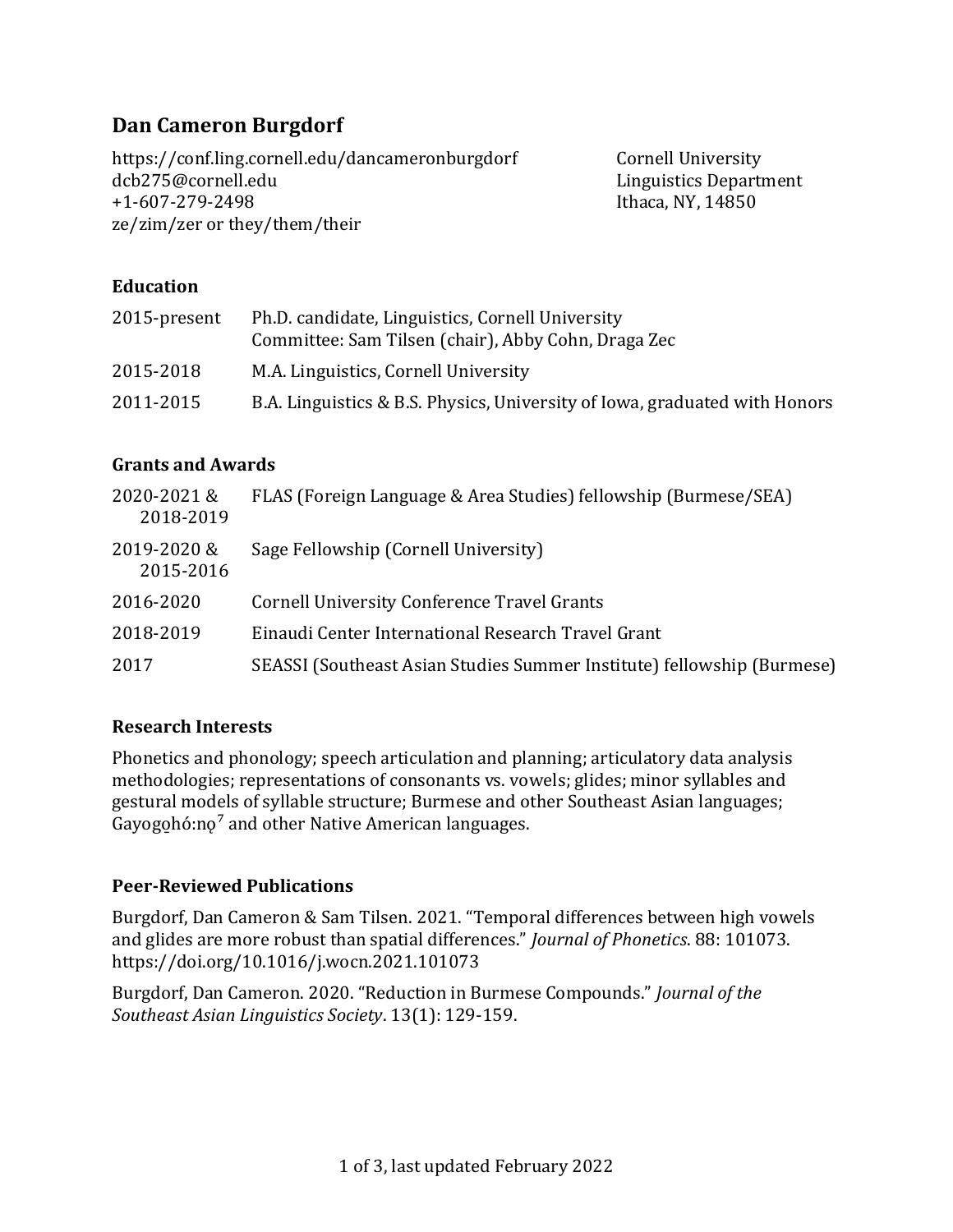# **Conference Proceedings & Qualifying Papers**

Burgdorf, Dan Cameron. 2021. "Burmese moraic structure." Proceedings of CLS 56 (2020). 67-79.

Burgdorf, Dan Cameron. 2021. "Identifying gestural onsets with high-order derivatives of articulatory trajectories." *Proceedings of Meetings on Acoustics*. 42: 060017. https://doi.org/10.1121/2.0001460

Burgdorf, Dan Cameron & Sam Tilsen. 2021. "Compensation for altered feedback in vowels and glides." Proceedings of the 12th International Seminar on Speech Production (ISSP). Virtual, December 2020.

Burgdorf, Dan Cameron. 2018. "Burmese moraic and prosodic structure." M.A. qualifying paper.

# **Presentations**

Glides Prioritize Articulation, Vowels Prioritize Acoustics. LSA (Linguistic Society of America) 2021 Virtual Annual Meeting. January 2021. [talk]

Using High-Order Derivatives of Articulatory Trajectories to Identify Gesture Onsets. *Acoustics Virtually Everywhere*, the 179th meeting of the Acoustical Society of America (ASA). Virtual, December 2020. [poster]

Compensation for Altered Feedback in Vowels and Glides. 12th International Seminar on Speech Production (ISSP). Virtual, December 2020. [poster]

Compensation for Altered Feedback in Vowels and Glides. Berkeley Linguistics Society Workshop 2020. Berkeley, California, USA, February 2020. [poster]

Productivity of Minor Syllables in Burmese. 26th Manchester Phonology Meeting. Manchester (MFM), United Kingdom, May 2018. [poster]

Productivity of Minor Syllables in Burmese. 28th meeting of the Southeast Asian Linguistics Society (SEALS). Kaohsiung, Taiwan, May 2018. [talk] (I was unexpectedly unable to attend, but my slides were made available to attendees.)

Articulatory Differences Between Glides and Vowels. Acoustics '17 Boston, the third joint meeting of the Acoustical Society of America and the European Acoustics Association. Boston, Massachusetts, USA, June 2017. [poster]

Asymmetry of Glides in Shan. 27th meeting of the Southeast Asian Linguistics Society (SEALS). Padang, Indonesia, May 2017. [talk]

# **Teaching**

Graduate student instructor, "How to Build a Language" (First-Year Writing Seminar), Fall 2021 & Fall 2016. Cornell University.

Teaching assistant, "Psychology of Language" (Spring 2018), "Introduction to Linguistics" (Fall 2017), "Introduction to Cognitive Science" (Spring 2017). Cornell University.